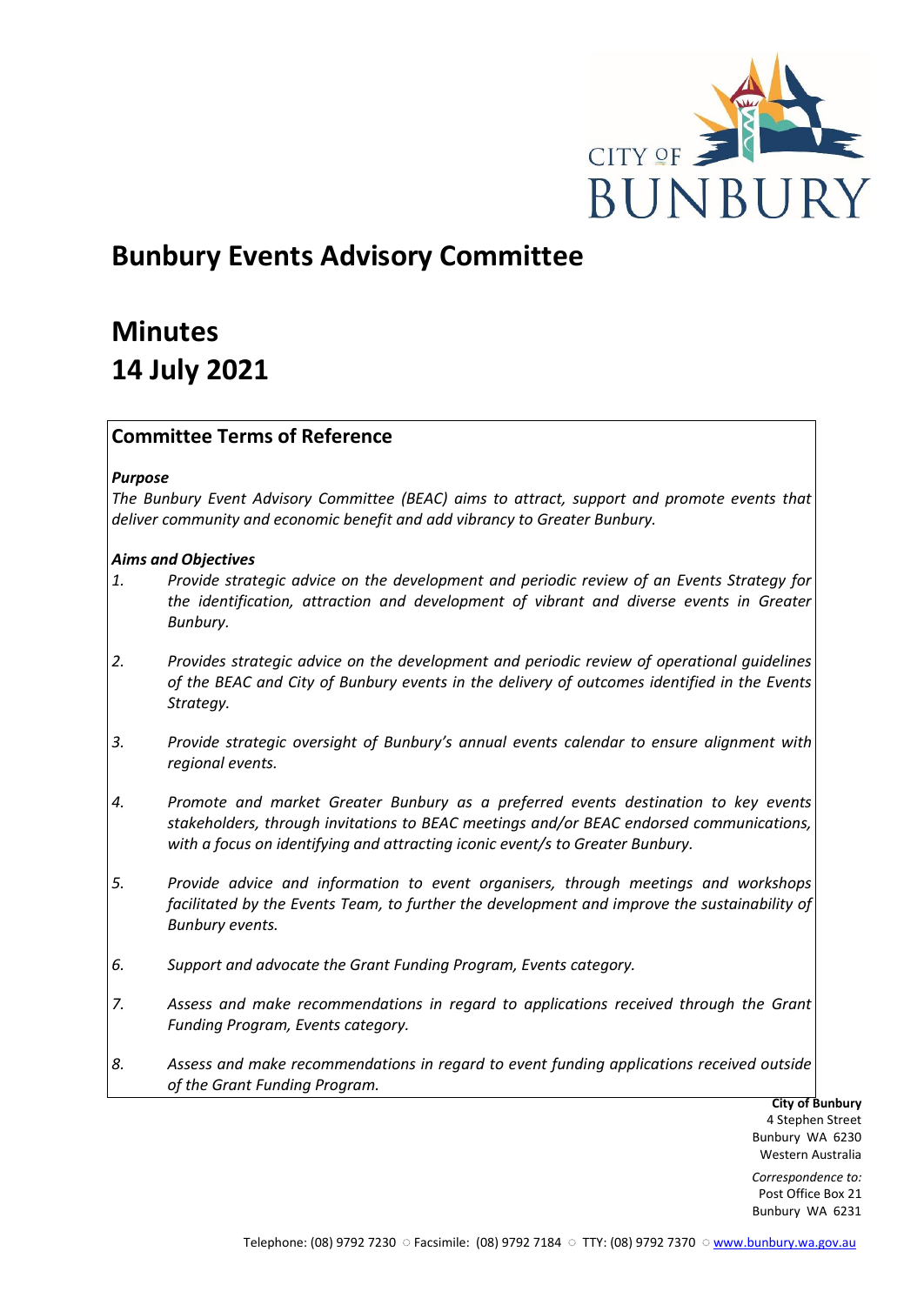# **Table of Contents**

| Item No      |      | Subject | Page No |  |  |
|--------------|------|---------|---------|--|--|
| 1.           |      |         |         |  |  |
| 2.           |      |         |         |  |  |
| 3.           |      |         |         |  |  |
| $\mathbf{4}$ |      |         |         |  |  |
|              |      |         |         |  |  |
|              | 4.2  |         |         |  |  |
| 5.           |      |         |         |  |  |
| 6.           |      |         |         |  |  |
| 7.           |      |         |         |  |  |
| 8.           |      |         |         |  |  |
|              | 8.1  |         |         |  |  |
|              | 8.2  |         |         |  |  |
|              | 8.3  |         |         |  |  |
| 9.           |      |         |         |  |  |
| 10.          |      |         |         |  |  |
|              | 10.1 |         |         |  |  |
| 11.          |      |         |         |  |  |
|              |      |         |         |  |  |
|              | 12.1 |         |         |  |  |
|              | 12.2 |         |         |  |  |
|              |      |         |         |  |  |
| 14.          |      |         |         |  |  |
|              |      |         |         |  |  |
|              |      |         |         |  |  |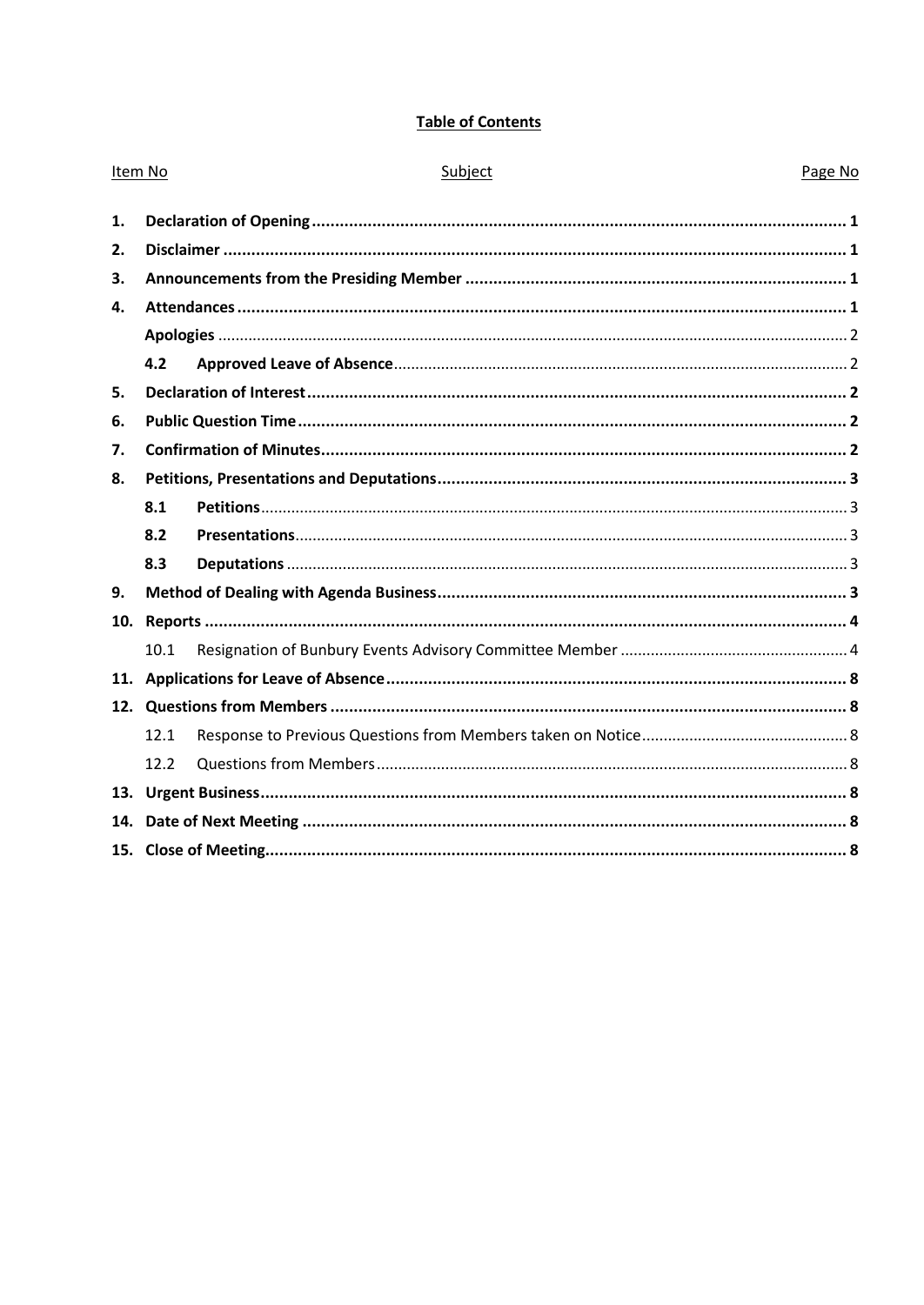# **Acknowledgement of Country**

\_\_\_\_\_\_\_\_\_\_\_\_\_\_\_\_\_\_\_\_\_\_\_\_\_\_\_\_\_\_\_\_\_\_\_\_\_\_\_\_\_\_\_\_\_\_\_\_\_\_\_\_\_\_\_\_\_\_\_\_\_\_\_\_\_\_\_\_\_\_\_\_\_\_\_\_\_\_\_\_\_\_\_\_\_\_\_\_\_\_\_\_\_\_\_

We acknowledge the Traditional Custodians of this land, the Wardandi Noongar people, and pay our respects to Elders past, present and future.

# **Vision**

Bunbury: welcoming and full of opportunities.

# **Organisational Values**

# #WEARECOB

| WE ARE COMMUNITY    | We are one team<br>We keep each other safe<br>We display empathy and respect<br>We have fun and celebrate our successes<br>We work together to achieve great outcomes                                                            |
|---------------------|----------------------------------------------------------------------------------------------------------------------------------------------------------------------------------------------------------------------------------|
| <b>WE ARE OPEN</b>  | We are open to opportunities<br>We actively listen and think things through<br>We are inclusive and treat everyone equally<br>We are honest and open in our communications<br>We are open to feedback to improve our performance |
| <b>WE ARE BRAVE</b> | We lead the change, we own it<br>We trust and empower each other<br>We have the difficult conversations early<br>We hold ourselves to the highest standard<br>We have the courage to improve and simplify                        |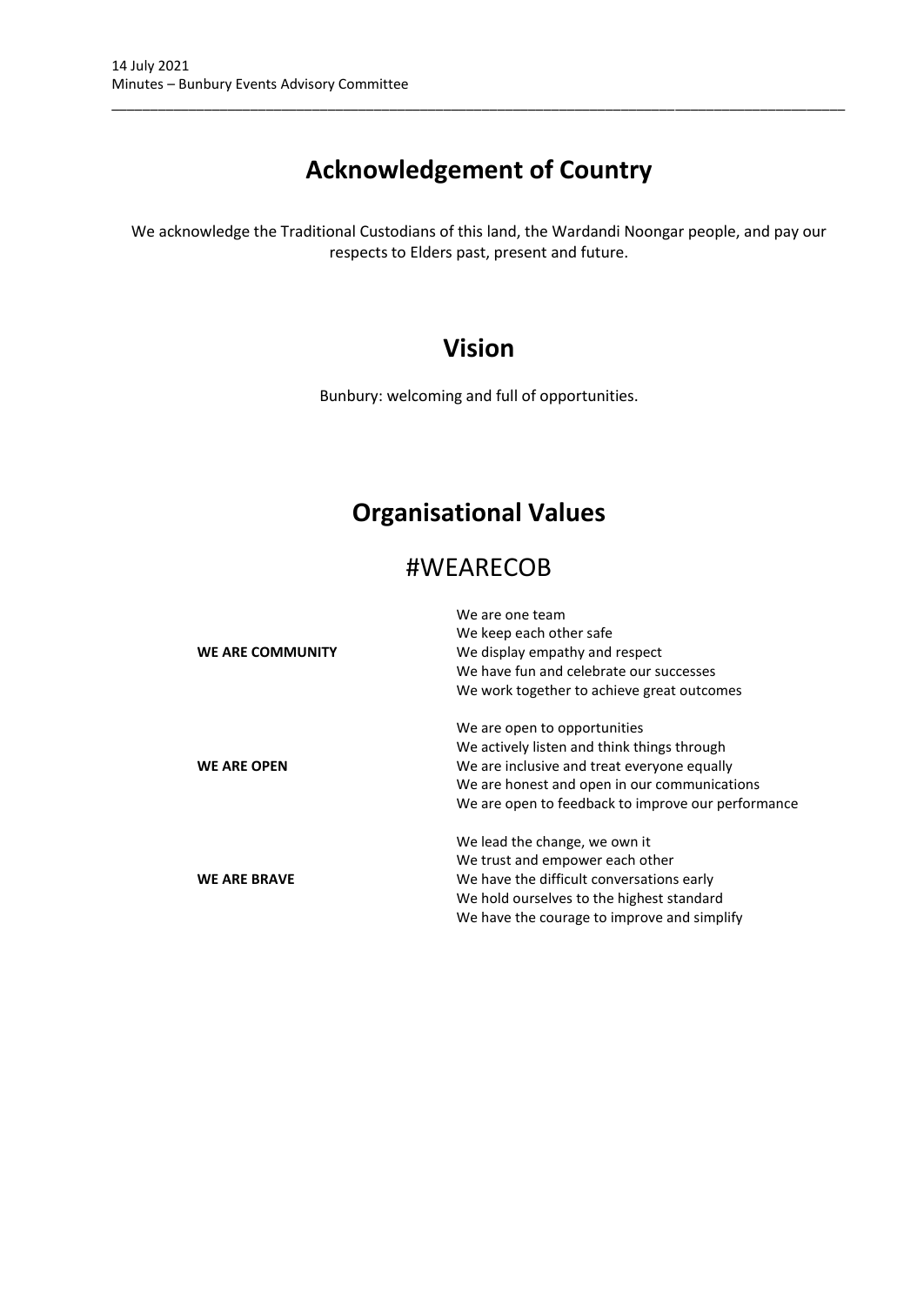

# **Bunbury Events Advisory Committee Meeting**

# **Minutes**

**14 July 2021**

Members of the public to note that recommendations made by this committee are not final and will be subject to adoption (or otherwise) at a future meeting of the Bunbury City Council.

# <span id="page-3-0"></span>**1. Declaration of Opening**

The Presiding Member declared the meeting open at 9:37am.

# <span id="page-3-1"></span>**2. Disclaimer**

Not applicable to this committee.

### <span id="page-3-2"></span>**3. Announcements from the Presiding Member**

There were no announcements from the Presiding Member.

# <span id="page-3-3"></span>**4. Attendances**

# *Committee Members:*

| <b>Member Name</b>   | Representing                                       |  |
|----------------------|----------------------------------------------------|--|
| Cr Amanda Yip        | City of Bunbury                                    |  |
| Cr Cheryl Kozisek    | City of Bunbury                                    |  |
| David Kerr           | Bunbury Geographe Chamber of Commerce and Industry |  |
| Suzanne Clarke       | <b>Bunbury Regional Entertainment Centre</b>       |  |
| <b>Ashley Hastie</b> | <b>Community Representative</b>                    |  |

#### *Support Staff:*

| <b>Name</b>          | <b>Title</b>                              |
|----------------------|-------------------------------------------|
| Sarah Upton          | <b>Manager Community Services</b>         |
| Steve de Meillon     | <b>Team Leader Community Partnerships</b> |
| Juaini Taylor        | Senior Events Officer                     |
| <b>Brody Russell</b> | <b>Team Leader Public Relations</b>       |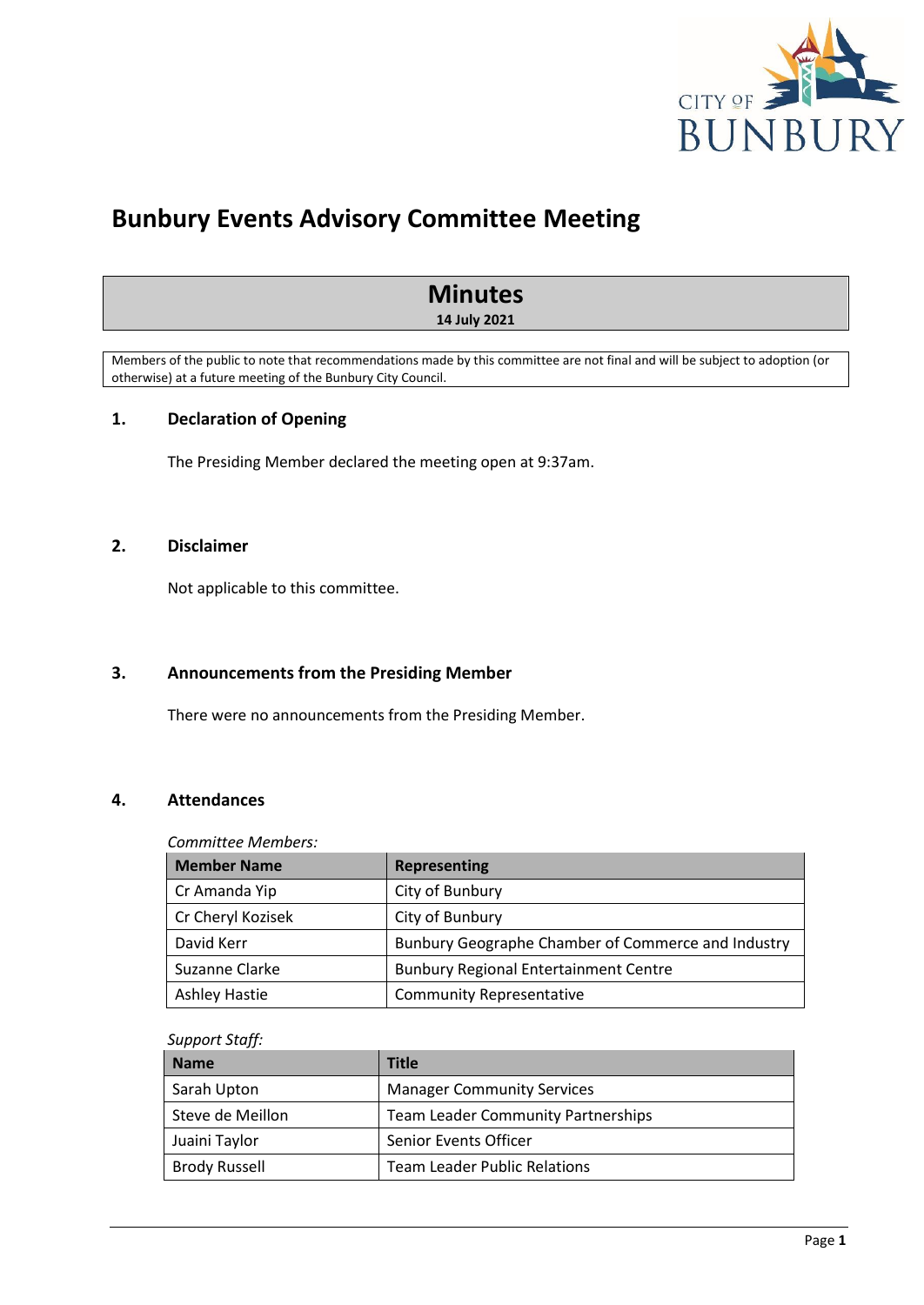#### **Apologies**

Apologies had been received from Cr Karen Steele, Peter Jago, Gary Barbour and Liz Allan.

<span id="page-4-0"></span>\_\_\_\_\_\_\_\_\_\_\_\_\_\_\_\_\_\_\_\_\_\_\_\_\_\_\_\_\_\_\_\_\_\_\_\_\_\_\_\_\_\_\_\_\_\_\_\_\_\_\_\_\_\_\_\_\_\_\_\_\_\_\_\_\_\_\_\_\_\_\_\_\_\_\_\_\_\_\_\_\_\_\_\_\_\_\_\_\_\_\_\_\_\_\_

#### <span id="page-4-1"></span>**4.2 Approved Leave of Absence**

Nil

#### <span id="page-4-2"></span>**5. Declaration of Interest**

IMPORTANT: Committee members to complete a "Disclosure of Interest" form for each item on the agenda in which they wish to disclose a financial/proximity/impartiality interest. They should give the form to the Presiding Member before the meeting commences. After the meeting, the form is to be forwarded to the Administration Services Section for inclusion in the Corporate Financial Disclosures Register.

Nil

#### <span id="page-4-3"></span>**6. Public Question Time**

Not applicable to this committee.

# <span id="page-4-4"></span>**7. Confirmation of Minutes**

The minutes of the meeting of the Bunbury Events Advisory Committee held on 12 May 2021 have been circulated.

#### **Recommendation**

The minutes of the Bunbury Events Advisory Committee Meeting held on 12 May 2021, are confirmed as a true and accurate record.

#### **Outcome of the Meeting held 14 July 2021**

The recommendation (as printed) was moved by Suzanne Clarke, seconded Cr Cheryl Kozisek.

The Presiding Member put the motion to the vote and it was adopted to become the Committee's decision on the matter.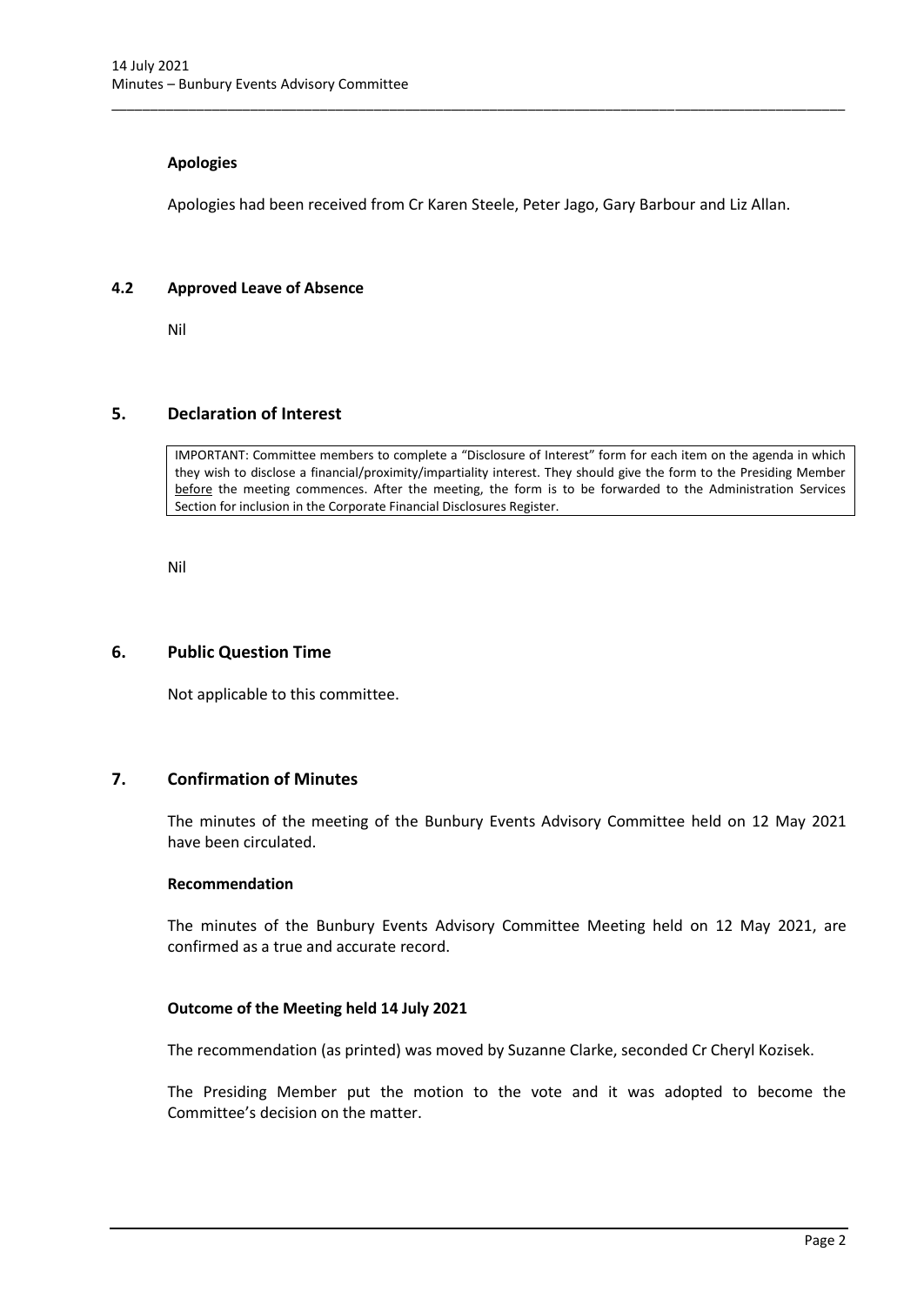# **Committee Decision**

The Minutes of the Bunbury Events Advisory Committee Meeting held on 12 May 2021, are confirmed as a true and accurate record.

\_\_\_\_\_\_\_\_\_\_\_\_\_\_\_\_\_\_\_\_\_\_\_\_\_\_\_\_\_\_\_\_\_\_\_\_\_\_\_\_\_\_\_\_\_\_\_\_\_\_\_\_\_\_\_\_\_\_\_\_\_\_\_\_\_\_\_\_\_\_\_\_\_\_\_\_\_\_\_\_\_\_\_\_\_\_\_\_\_\_\_\_\_\_\_

CARRIED 5 votes "for" / Nil votes "against"

# <span id="page-5-0"></span>**8. Petitions, Presentations and Deputations**

# <span id="page-5-1"></span>**8.1 Petitions**

Nil

# <span id="page-5-2"></span>**8.2 Presentations**

Nil

# <span id="page-5-3"></span>**8.3 Deputations**

Nil

# <span id="page-5-4"></span>**9. Method of Dealing with Agenda Business**

Items are dealt with in the order that they appear.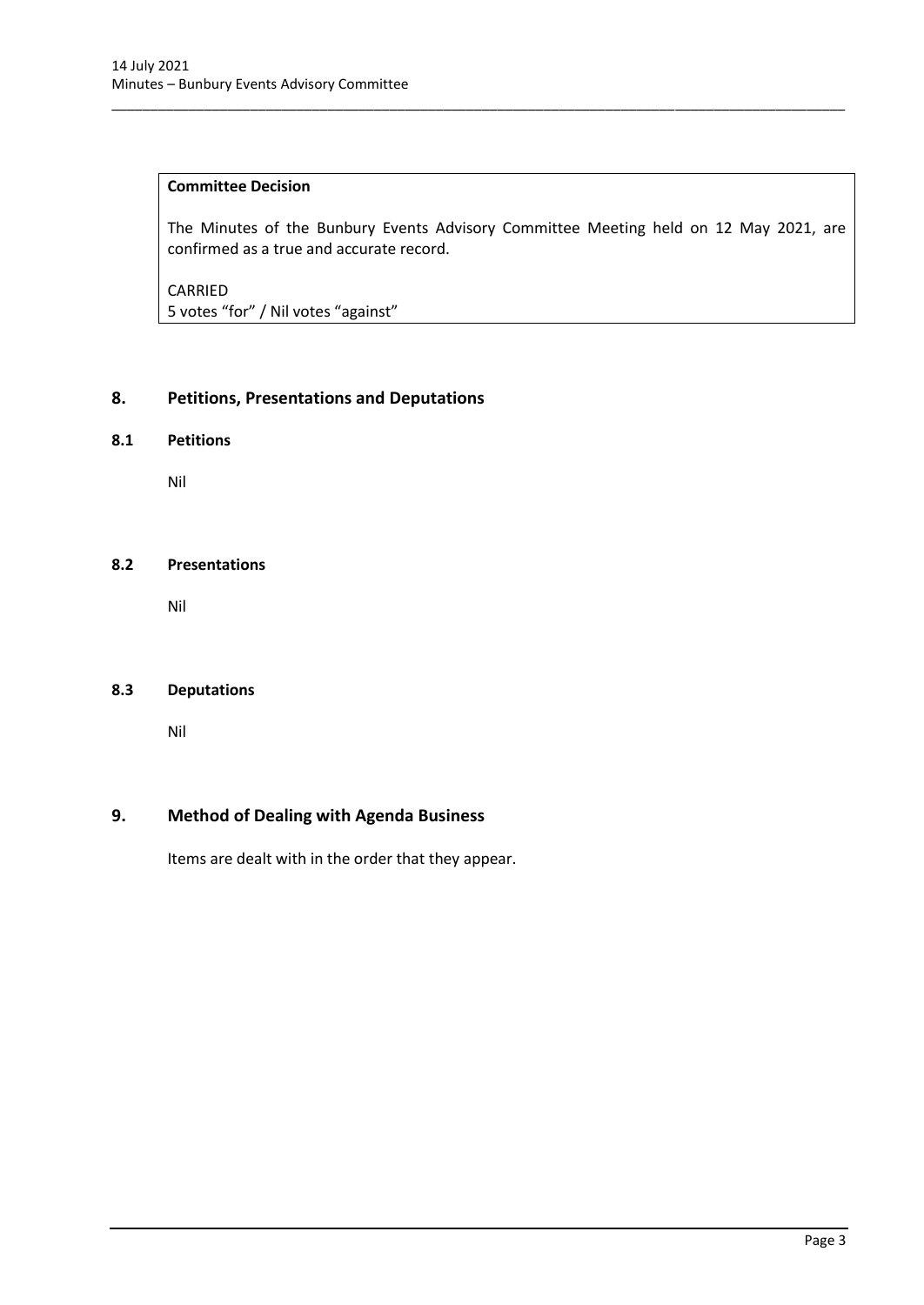# <span id="page-6-0"></span>**10. Reports**

#### <span id="page-6-1"></span>**10.1 Resignation of Bunbury Events Advisory Committee Member**

| <b>File Ref:</b>            | COB/530                                        |  |                             |
|-----------------------------|------------------------------------------------|--|-----------------------------|
| <b>Applicant/Proponent:</b> | Internal                                       |  |                             |
| <b>Responsible Officer:</b> | Juaini Taylor, Senior Events Officer           |  |                             |
| <b>Responsible Manager:</b> | Sarah Upton, Manager Community Services        |  |                             |
| <b>Executive:</b>           | Gary Barbour, Director Sustainable Communities |  |                             |
| <b>Authority/Discretion</b> | Advocacy                                       |  | Review                      |
|                             | Executive/Strategic                            |  | Quasi-Judicial              |
|                             | ⊠<br>Legislative                               |  | <b>Information Purposes</b> |
| <b>Attachments:</b>         | <b>NIL</b>                                     |  |                             |

\_\_\_\_\_\_\_\_\_\_\_\_\_\_\_\_\_\_\_\_\_\_\_\_\_\_\_\_\_\_\_\_\_\_\_\_\_\_\_\_\_\_\_\_\_\_\_\_\_\_\_\_\_\_\_\_\_\_\_\_\_\_\_\_\_\_\_\_\_\_\_\_\_\_\_\_\_\_\_\_\_\_\_\_\_\_\_\_\_\_\_\_\_\_\_

#### **Summary**

This report is presented to the Bunbury Events Advisory Committee (BEAC) to advise the resignation of committee member Christina Mitchell.

#### **Executive Recommendation**

That the Bunbury Events Advisory Committee request that Council:

- 1. Accept the resignation tendered by Christina Mitchell from the Bunbury Events Advisory Committee effective 17 June 2021.
- 2. Request the CEO to formally thank the above member for her contribution to the Bunbury Events Advisory Committee.
- 3. Do not advertise the vacant position on the BEAC as there is only one (1) meeting left until the October 2021 elections.

*Voting Requirement: Simple Majority* 

#### **Strategic Relevance**

| Theme 1<br>Goal | Our Community and culture<br>A safe, healthy and cohesive community, with a rich cultural life, and<br>supportive social environment.                  |
|-----------------|--------------------------------------------------------------------------------------------------------------------------------------------------------|
| Objective 1.4   | Arts, culture, heritage and events that enrich our understanding and<br>enjoyment of life, celebrate our identity and bring the community<br>together. |
| Theme 4         | Our City                                                                                                                                               |
| Goal            | Civic Leadership, partnerships and sound governance in delivering with<br>and for the community.                                                       |
| Objective 4.2   | A highly engaged and involved community, working together on strategy<br>development and implementation.                                               |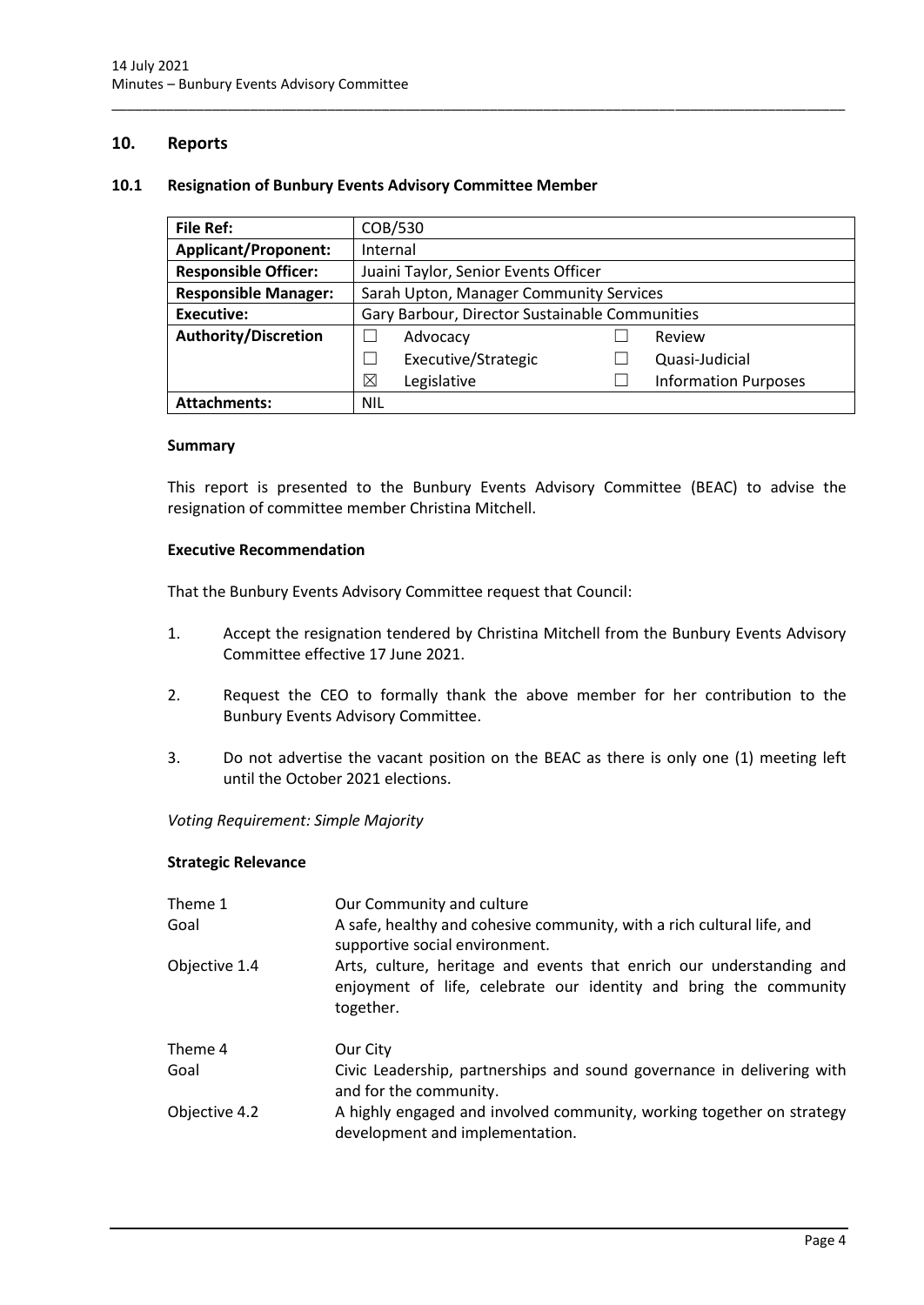### **Regional Impact Statement**

The Bunbury Events Advisory Committee (BEAC) aims to attract, support and promote events that deliver community and economic benefit, and add vibrancy to Greater Bunbury. BEAC membership is open to people from the Greater Bunbury region.

\_\_\_\_\_\_\_\_\_\_\_\_\_\_\_\_\_\_\_\_\_\_\_\_\_\_\_\_\_\_\_\_\_\_\_\_\_\_\_\_\_\_\_\_\_\_\_\_\_\_\_\_\_\_\_\_\_\_\_\_\_\_\_\_\_\_\_\_\_\_\_\_\_\_\_\_\_\_\_\_\_\_\_\_\_\_\_\_\_\_\_\_\_\_\_

### **Background**

Christina Mitchell the tourism representative on BEAC, submitted her resignation via email on 17 June 2021. The reason stated for the resignation was due to conflicting commitments.

BEAC meets on a bi-monthly basis (every second month). There is only one (1) scheduled meeting remaining prior to the local government elections in October 2021. All committee members will be required to reapply for their positions following the elections.

The City's Committee Book outlines membership of BEAC to comprise ten (10) voting members:

- Three (3) City of Bunbury Councillors.
- Bunbury Chamber of Commerce and Industries Representative.
- Bunbury Regional Entertainment Centre Representative.
- Tourism Representative.
- Four (4) Community Representatives.

Section 5.19 of the Local Government Act 1995 states that a committee meeting quorum requires at least 50% of the number of members (whether vacant or not). As BEAC comprises ten (10) members, the committee requires five (5) members to attend meetings to ensure a quorum.

Including the recent resignation of Christina Mitchell, BEAC will have three (3) vacancies, including representatives for tourism and two (2) for community. This leaves a membership of seven (7) voting positions.

At the Ordinary Meeting held 18 May 2021, an item was presented to Council asking that it endorse the appointment of two (2) new members to fill the vacant community positions. Council decided (86/21):

*In accordance with Standing Order 11.6A(1)(b), Council resolves to defer item 10.4.1 "Appointment of new Bunbury Events Advisory Committee Members" until after the 2021 City of Bunbury election.* 

#### **Council Policy Compliance**

Not applicable.

#### **Legislative Compliance**

*Local Government Act 1995.*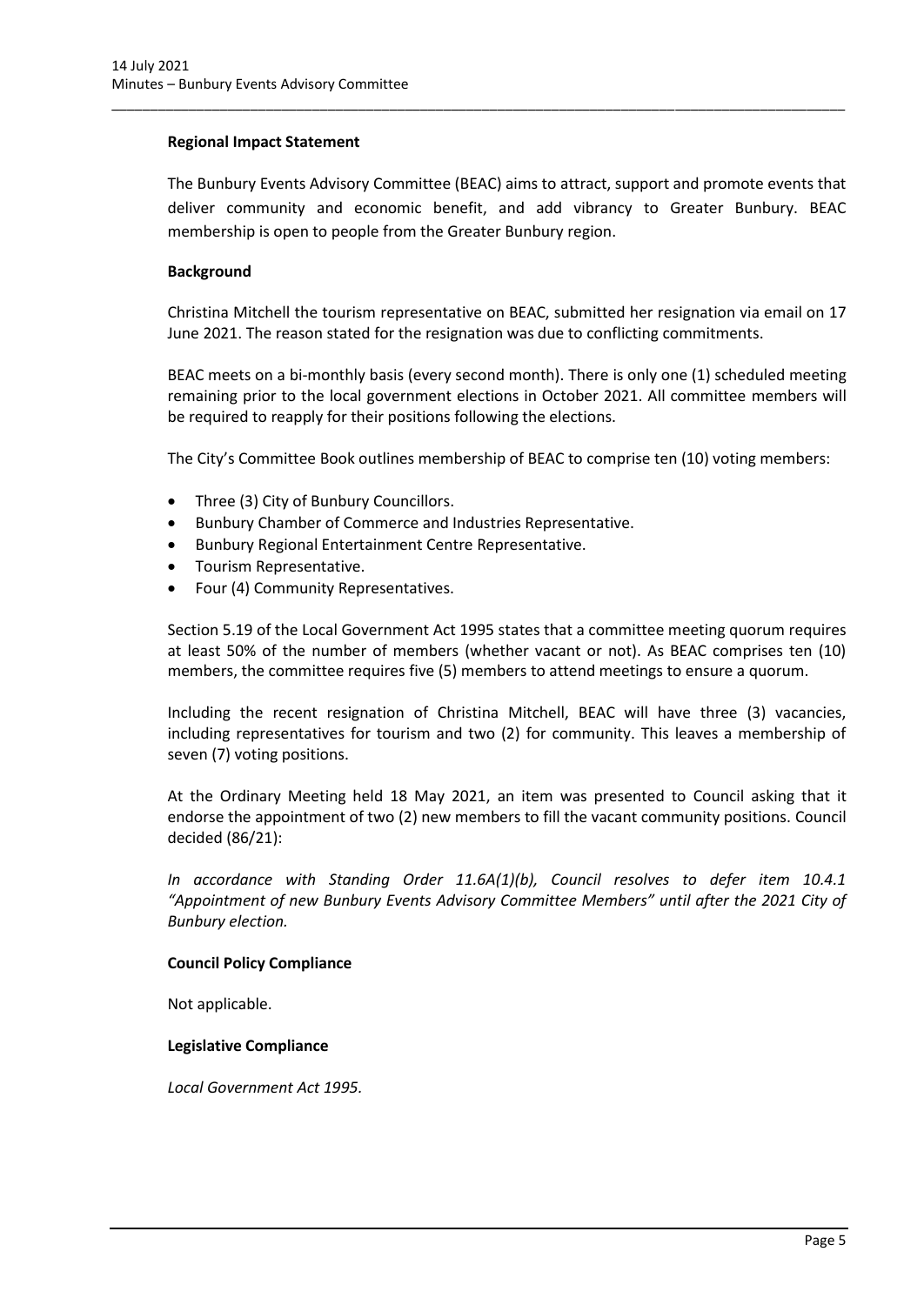#### **Officer Comments**

Christina Mitchell has been a longstanding valued member of the BEAC and served on the committee since its inception in 2014.

\_\_\_\_\_\_\_\_\_\_\_\_\_\_\_\_\_\_\_\_\_\_\_\_\_\_\_\_\_\_\_\_\_\_\_\_\_\_\_\_\_\_\_\_\_\_\_\_\_\_\_\_\_\_\_\_\_\_\_\_\_\_\_\_\_\_\_\_\_\_\_\_\_\_\_\_\_\_\_\_\_\_\_\_\_\_\_\_\_\_\_\_\_\_\_

This resignation will reduce the committee membership to seven (7) voting members. The committee requires at least five (5) members present at meetings to achieve a quorum. The committee is therefore able to maintain quorum at ongoing meetings and still comprise a good mixture of membership.

Following the 2021 Local Government Election, all current positions on BEAC will need to be filled.

#### **Analysis of Financial and Budget Implications**

There are no financial or budgetary implications associated with this report.

# **Community Consultation**

Not applicable.

#### **Councillor/Officer Consultation**

Not applicable.

#### **Applicant Consultation**

Not applicable.

#### **Timeline: Council Decision Implementation**

A report will be prepared for the Ordinary Council Meeting held on 10 August 2021.

#### **Outcome of the Meeting held 14 July 2021.**

The recommendation (as printed) was moved by Cr Amanda Yip, seconded Ashley Hastie.

The Presiding Member put the motion to the vote and it was adopted to become the Committee's decision on the matter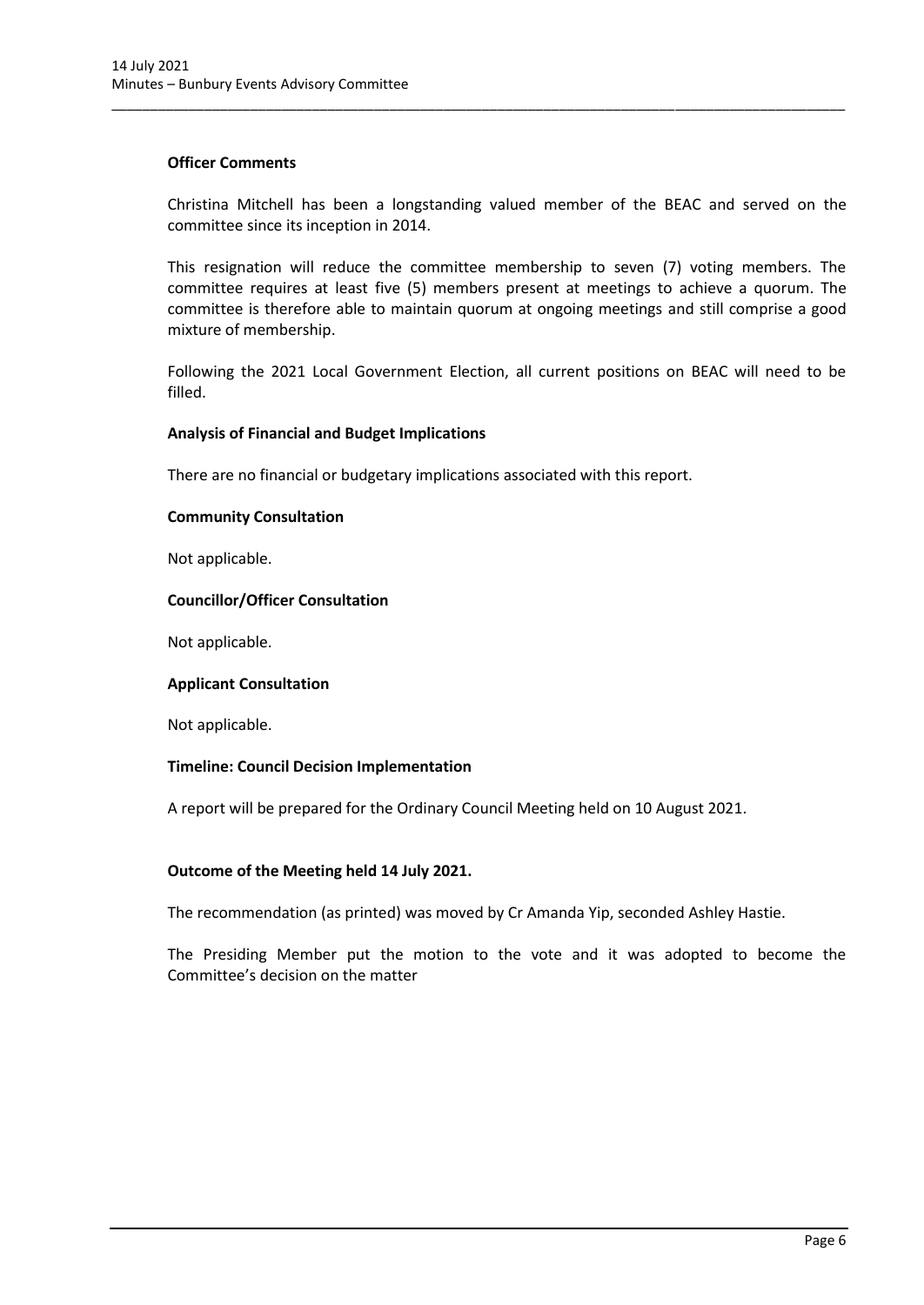# **Committee Decision**

That the Bunbury Events Advisory Committee request that Council:

1. Accept the resignation tendered by Christina Mitchell from the Bunbury Events Advisory Committee effective 17 June 2021.

\_\_\_\_\_\_\_\_\_\_\_\_\_\_\_\_\_\_\_\_\_\_\_\_\_\_\_\_\_\_\_\_\_\_\_\_\_\_\_\_\_\_\_\_\_\_\_\_\_\_\_\_\_\_\_\_\_\_\_\_\_\_\_\_\_\_\_\_\_\_\_\_\_\_\_\_\_\_\_\_\_\_\_\_\_\_\_\_\_\_\_\_\_\_\_

- 2. Request the CEO to formally thank the above member for her contribution to the Bunbury Events Advisory Committee.
- 3. Do not advertise the vacant position on the BEAC as there is only one (1) meeting left until the October 2021 elections.

CARRIED 5 votes "for" / Nil votes "against